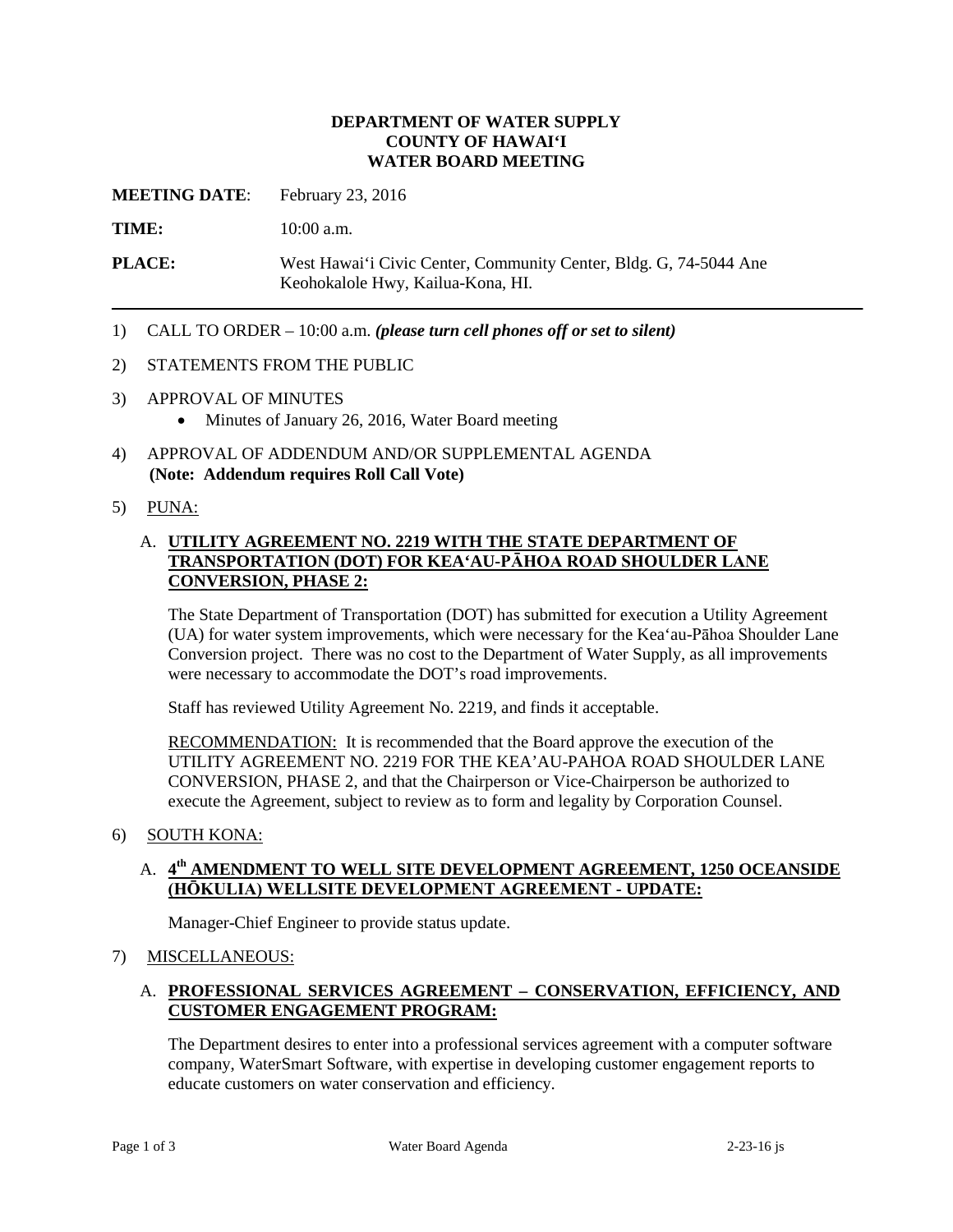the anticipated scope of work, the contract amount will be \$50,000.00, and will be funded from initiative will take approximately 12 to 15 months to complete. This project requires a consultant procured through professional services procedures. Based on the Department's Capital Improvements Projects (CIP) Budget. It is anticipated that this

 and Customer Engagement Program, as a project to be added to the Department's Fiscal Year RECOMMENDATION: It is recommended that the Board approve the Conservation, Efficiency, 2017 CIP Budget.

# B. **DEPARTMENT OF WATER SUPPLY PROPOSED OPERATING AND 5-YEAR CAPITAL IMPROVEMENT PROJECTS (CIP) BUDGETS FOR FISCAL YEAR: (FY) 2017:**

The Department's FY 2017 Operating Budget, totaling \$53,901,500, and 5-Year CIP Budget for FY 2017–2021, has been distributed for the Board's review.

RECOMMENDATION: It is recommended that the Board approve a public hearing to be held on Tuesday, March 22, 2016 at 9:45 a.m., prior to the Water Board's regular meeting, to accept public testimony regarding the Department's FY 2017 Operating and CIP Budgets.

### C. **PROPOSED ENERGY CIP RATE:**

 budgeted at \$22 million in FY 2017. In conjunction with the Department's FY 2017 Operating Budget, a new rate is being proposed to fund projects intended to reduce the department's dependence on purchased power, which is

 results of his Energy Evaluation Study of DWS at the Water Board meeting on August 25, 2015. The concept for this new rate was developed in part by consultant Steve Bolles, who reported the

 was a hurdle that needed to be addressed. This new rate was developed as a means to address that Among his various recommendations, Mr. Bolles noted that funding for energy improvements need.

 The energy rate is budgeted at \$0.05 per 1,000 gallons, and is expected to generate \$460,000.00 in FY 2017, to be used on 2 projects:

- • To install power factor correction capacitors at 16 well sites (\$240,000.00); and
- To install variable frequency drives at 2 well sites (\$220,000.00).

The energy rate is to be adjusted annually, depending on projects to be funded.

RECOMMENDATION: It is recommended that the Board approve a Public Hearing to be held 1,000 gallons. The rate will be adjusted annually, based on energy-saving projects proposed by on Tuesday, March 22, 2016, at 9:30 a.m., prior to the Water Board's regular meeting, to accept testimony regarding the Department's new Energy CIP rate, beginning in FY 2017 at \$0.05 per the Department for the year.

#### D. **UPDATE RE: NATIONAL PARKS SERVICE'S PETITION TO DESIGNATE KEAUHOU AQUIFER AS A GROUND WATER MANAGEMENT AREA:**

For discussion and possible action.

### E. **EXECUTIVE SESSION RE: NATIONAL PARKS SERVICE'S PETITION TO DESIGNATE KEAUHOU AQUIFER AS A GROUND WATER MANAGEMENT AREA:**